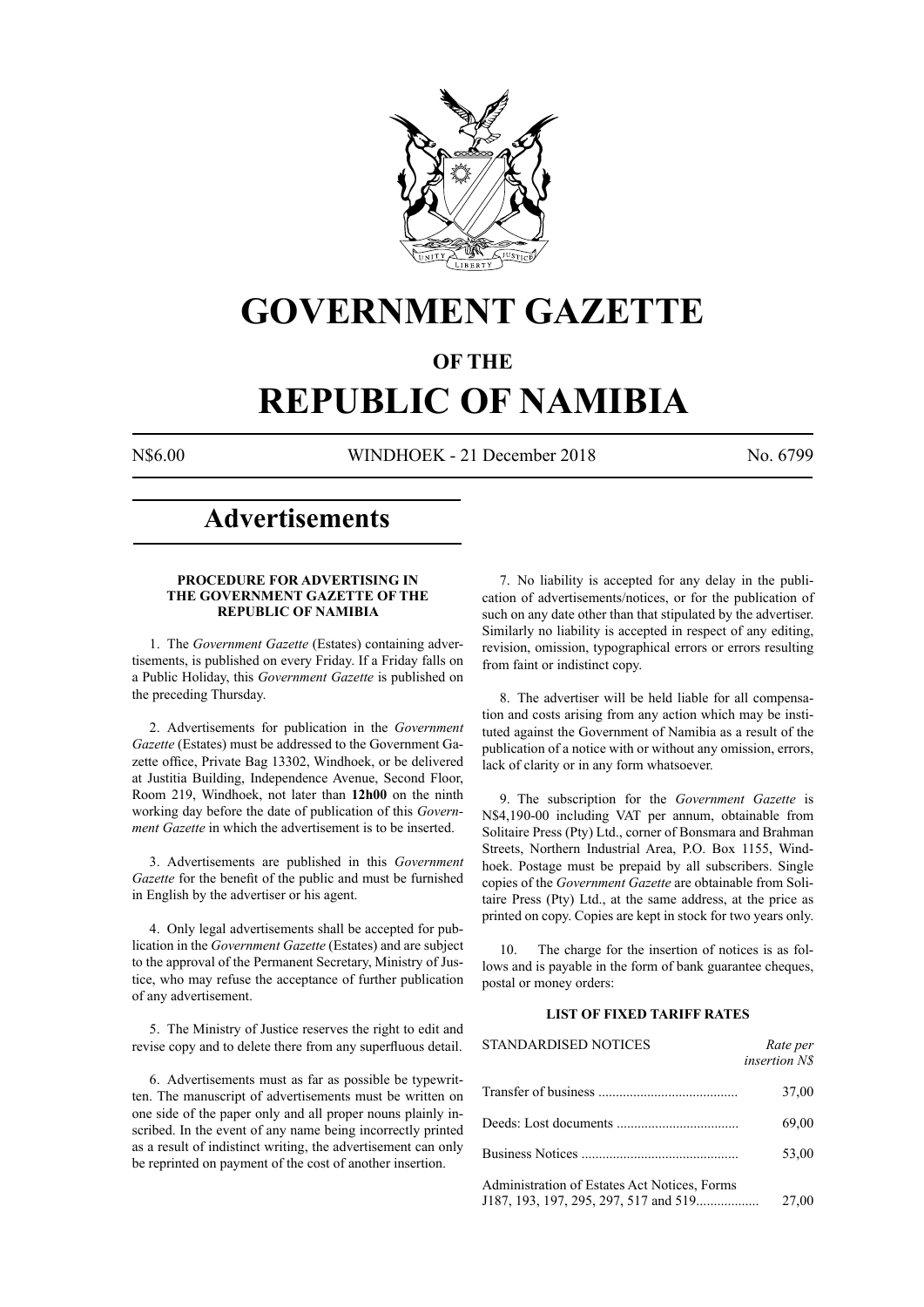| Insolvency Act and Companies Act Notices:                                                                                                                                                               | 48,00  |
|---------------------------------------------------------------------------------------------------------------------------------------------------------------------------------------------------------|--------|
| N.B. Forms 2 and 6 additional statements according<br>to word count table, added to the basic tariff.                                                                                                   | 333,00 |
| Naturalisation notices (including a reprint for the                                                                                                                                                     | 27,00  |
| Unclaimed moneys - only in the Government<br>Gazette, closing date 15 January (per entry of                                                                                                             | 13,00  |
|                                                                                                                                                                                                         | 53,00  |
|                                                                                                                                                                                                         | 27,00  |
| <b>NON-STANDARDISED NOTICES</b>                                                                                                                                                                         |        |
| Company notices:                                                                                                                                                                                        |        |
| Short notices: Meetings, resolutions, offers of<br>compromise, conversions of companies, voluntary<br>windings-up, etc.: closing of members' registers<br>for transfer and/or declarations of dividends | 120,00 |
| Declaration of dividends with profit statements,                                                                                                                                                        | 267,00 |
| Long notices: Transfers, changes in respect of<br>shares or capital, redemptions, resolutions,                                                                                                          | 373,00 |
|                                                                                                                                                                                                         | 120,50 |

#### **FORM J 187**

#### **LIQUIDATION AND DISTRIBUTION ACCOUNTS IN DECEASED ESTATES LYING FOR INSPECTION**

In terms of section 35(5) of Act 66 of 1965, notice is hereby given that copies of the liquidation and distribution accounts (first and final, unless otherwise stated) in the estates specified below will be open for the inspection of all persons interested therein for a period of 21 days (or shorter or longer if specially stated) from the date specified or from the date of publication hereof, whichever may be the later, and at the offices of the Master and Magistrate as stated.

Should no objection thereto be lodged with the Master concerned during the specified period, the executor will proceed to make payments in accordance with the accounts.

318/2018 JORDAAN Maria Margaritha, 3603260- 024086, Henties Bay. Jan Hendrik Johannes Jordaan, 36121- 000430. Swakopmund. Windhoek. Bank Windhoek Limited, Trust Department, P.O. Box 15, Windhoek.

1610/2018 FOURIE Elizabeth Sussana, Windhoek, 8 June 1949, 49060800524, Henties Bay, 4 August 2018. F.M. Oehl Trust cc, P.O. Box 90290, Windhoek, Namibia.

1688/2017 PRINS Gert Jacobus, 4905245010083, 8 Hamman Street, Klein Windhoek, Windhoek. Amended. Suzanne P. Prins Executor, P.O. Box 90517, Klein Windhoek, Windhoek.

34/2018 ROSSOUW Anna Susanna Magdelena, 38072900145, Windhoek. Windhoek. Cronjé & Co., No. 1

| Liquidators' and other appointees' notices                    | 80,00                     |
|---------------------------------------------------------------|---------------------------|
| Gambling house licences/Liquor licences                       | 120,00                    |
| SALES IN EXECUTION AND OTHER PUBLIC SALES:                    |                           |
|                                                               | 207,00                    |
| Public auctions, sales, tenders and welfare<br>organisations: | 69,00<br>171,00<br>253.00 |
| ORDERS OF THE COURT                                           |                           |

| Provisional and final liquidations or                  |        |
|--------------------------------------------------------|--------|
|                                                        | 157,00 |
| Reduction of change in capital mergers, offers         |        |
|                                                        | 373,00 |
| Judicial managements, <i>curator bonis</i> and similar |        |
|                                                        | 373,00 |
|                                                        | 48,00  |
| Supersession and discharge of petitions (J.158)        | 40,00  |
|                                                        |        |

11. The charge for the insertion of advertisements other than the notices mentioned in paragraph 10 is at the rate of N\$13,00 per cm double column. (Fractions of a cm must be calculated as a cm).

12. No advertisements shall be inserted unless the charge is prepaid. Cheques, drafts, postal or money orders must be made payable to the Ministry of Justice, Private Bag 13302, Windhoek.

Charles Cathral Street, Olympia, P.O. Box 81588, Olympia, Windhoek.

1788/2017 BOK Edmund Victor, Schameerah Court, Oriole Street, Hochland Park, Windhoek, Namibia. Klitsiena Yvonne Bok. Windhoek. Windhoek. Eben de Klerk, No. 5 Louis Raymon Street, Windhoek.

1272/2010 HANGULA Lauha, 65022200309, Erf 5554, Erastus Amgameb, Donkerhoek, Katutura, Windhoek. Windhoek. Titus Ipumbu Legal Practitioners.

1327/2013 MAJIEDT Sophia Francois, 650907- 00117, Windhoek. Windhoek. Theunissen, Louw & Partners, Schützen Haus, No. 1 Schützen Street, P.O. Box 3110, Windhoek.

377/2018 NEHALE Nangolo, 36081900215, Uuyoka Village, Onayena. Ondangwa. Windhoek. Lakay & Associates Trust, No. 23 NDC Regional Office Complex, Leo Shoopala Street, P.O. Box 2090, Oshakati, Namibia.

552/2015 NGHIYOONANYE Luise, 570420003- 23, Engela Village, Ohangwena. Eenhana. Windhoek. Lakay & Associates Trust, No. 23 NDC Regional Office Complex, Leo Shoopala Street, P.O. Box 2090, Oshakati, Namibia.

267/2015 KAKUNYA Ida-Loide, 19030400328, Erf No. 15, Pioneers Park, Windhoek. Amended. Windhoek. Lakay & Associates Trust, No. 23 NDC Regional Office Complex, Leo Shoopala Street, P.O. Box 2090, Oshakati, Namibia.

114/2017 WILEINGE Hishinawa, 480606110- 0741, Ondjungulume Village, Oshakati. Eenhana. Windhoek. Lakay & Associates Trust, No. 23 NDC Regional Office Complex, Leo Shoopala Street, P.O. Box 2090, Oshakati, Namibia.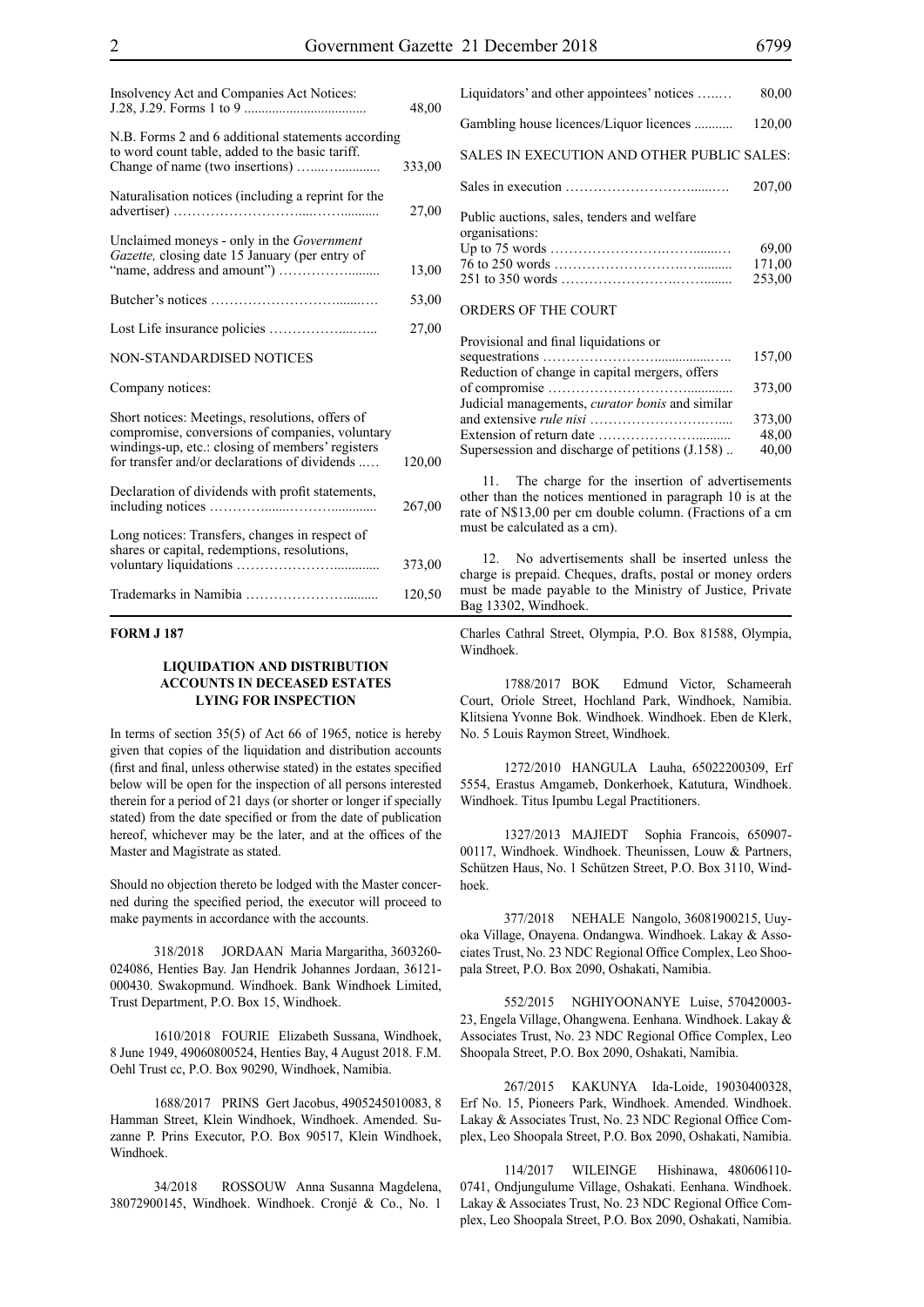1526/2014 KAUMBA Helena Ndaambanongwe, 60081501277, Erf No. 1904, Ondangwa. Ondangwa. Windhoek. Lakay & Associates Trust, No. 23 NDC Regional Office Complex, Leo Shoopala Street, P.O. Box 2090, Oshakati, Namibia.

912/2017 SHIPENA Eva, 57022400067, Oniihandi Village, Oniipa. Ondangwa. Windhoek. Lakay & Associates Trust, No. 23 NDC Regional Office Complex, Leo Shoopala Street, P.O. Box 2090, Oshakati, Namibia.

 $\frac{1}{2}$ 

#### **FORM J 193**

#### **NOTICE TO CREDITORS IN DECEASED ESTATES**

All persons having claims against the estates mentioned below are hereby called upon to lodge their claims with the executors concerned, within 30 days (or otherwise as indicated) calculated from the date of publication hereof. The information is given in the following order: Estate number, surname and Christian names, date of birth, identity number, last address, date of death; surviving spouse's names, surname, date of birth and identity number; name and address of executor or authorised agent, period allowed for lodgement of claims if other than 30 days.

1747/2018 SWARTZ Jakobus, Windhoek, 13 October 1948, 48101300112, Gochas, 1 August 2018. Magrietha Katrina Cornelia Swartz, 16 April 1952, 52041600322. Bank Windhoek Ltd, P.O. Box 15, Windhoek.

1758/2018 SWARTZ Winston Erokus, Windhoek, 31 May 1967, 67053100049, Rehoboth, 6 August 2018. Rosemary Swartz, 1 July 1967, 67070100647. Bank Windhoek Ltd, P.O. Box 15, Windhoek.

1636/2018 SCHULZ Elly Emmy Anna, Windhoek, 3 March 1927, 27030300440, Swakopmund, 9 July 2018. Standard Executors & Trustees, P.O. Box 2164, Windhoek, Namibia.

1714/2018 THERON Hennie Marthinus, Windhoek, 20 July 1927, 27072000119, Farm Goricia, Aranos, 14 August 2018. Mr. B.N. Venter Legal Practitioners, P.O. Box 1265, Gobabis.

1595/2018 BYL Phillip, Windhoek, 26 May 1972, 72052600426, Erf 2651, Tolla Steet, Windhoek, 7 September 2018. Riana Byl, 7 June 1970, 70060700211. Standard Executors & Trustees, P.O. Box 2164, Windhoek, Namibia.

1409/2014 HEYNS Gerhardus Daniel Albertus, Windhoek, 13 November 1955, 55111300112, 71 Jade Street, Khomasdal, 17 August 2014. Christina Heyns, 9 October 1956, 56100900084. Fisher, Quarmby & Pfeifer, P.O. Box 37, Windhoek.

1681/2018 BEUKES Gert Adolf, Windhoek, 30 June 1949, 49063000200, Rehoboth, 28 November 2016. Martina Sabina Beukes. Mr. S. Mouton Estate Practitioner, P.O. Box 3628, Rehoboth.

1720/2018 PETRUS Alma, Windhoek, 15 February 1927, 27021500092, Iitananga Village, Okatu, 3 October 2018. Lakay & Associates Trust, No. 23 NDC Regional Office Complex, Leo Shoopala Street, P.O. Box 2090, Oshakati, Namibia.

1701/2018 NASHANA Albertina, Windhoek, 11 June 1968, 68061100606, Olupandu Village, Okalongo, 6 September 2018. Lakay & Associates Trust, No. 23 NDC Regional Office Complex, Leo Shoopala Street, P.O. Box 2090, Oshakati, Namibia.

1733/2018 KASINO Aini, Windhoek, 4 June 1968, 68060401599, Erf No. 10081, Single Quarter, Windhoek, 1 October 2018. Lakay & Associates Trust, No. 23 NDC Regional Office Complex, Leo Shoopala Street, P.O. Box 2090, Oshakati, Namibia.

1774/2018 UUSIKU Paulina Nakale, Windhoek, 13 May 1978, 78051310012, Erf No. 7348, Walvis Bay, 11 August 2018. Lakay & Associates Trust, No. 23 NDC Regional Office Complex, Leo Shoopala Street, P.O. Box 2090, Oshakati, Namibia.

1777/2018 NESTOR Michael, Windhoek, 10 November 1969, 69111000821, Omhemba Village, Outapi, 4 November 2017. Lakay & Associates Trust, No. 23 NDC Regional Office Complex, Leo Shoopala Street, P.O. Box 2090, Oshakati, Namibia.

1718/2018 DAVID Mikka Kopate, Windhoek, 30 August 1957, 57083000409, Uustathima Village, Okahao, 17 October 2018. Lakay & Associates Trust, No. 23 NDC Regional Office Complex, Leo Shoopala Street, P.O. Box 2090, Oshakati, Namibia.

1663/2018 THOMAS Matheus, Windhoek, 17 September 1961, 61091701016, Erf No. 8357, Oshakati West, 12 July 2018. Lakay & Associates Trust, No. 23 NDC Regional Office Complex, Leo Shoopala Street, P.O. Box 2090, Oshakati, Namibia.

911/2017 NAUYOMA Matheus Hedimbi, Windhoek, 10 March 1937, 37031000238, Onghwiyu Village, Ohangwena, 1 May 2017. Lakay & Associates Trust, No. 23 NDC Regional Office Complex, Leo Shoopala Street, P.O. Box 2090, Oshakati, Namibia.

259/2018 KANDJENGO Gabriel Nghiinomenua, Windhoek, 15 May 1931, 31051500109, Erf 5423, Ongwediva, 17 January 2018. Lakay & Associates Trust, No. 23 NDC Regional Office Complex, Leo Shoopala Street, P.O. Box 2090, Oshakati, Namibia.

1664/2018 SHIKESHO Frindrick Shikodhi, Windhoek, 9 March 1972, 7203090000267, Erf No. 243, Oshakati, 21 August 2009. Lakay & Associates Trust, No. 23 NDC Regional Office Complex, Leo Shoopala Street, P.O. Box 2090, Oshakati, Namibia.

1710/2018 UUGWANGA Tylves, Windhoek, 25 August 1980, 80082510296, Iikokola Village, Uukaludhi, 3 July 2018. Lakay & Associates Trust, No. 23 NDC Regional Office Complex, Leo Shoopala Street, P.O. Box 2090, Oshakati, Namibia.

844/2018 MOONGO Phillemon, Windhoek, 11 April 1943, 43041100126, Omalala Village, Ongwediva, 10 March 2015. Lakay & Associates Trust, No. 23 NDC Regional Office Complex, Leo Shoopala Street, P.O. Box 2090, Oshakati, Namibia.

1734/2018 kapi Olifant Muhata Kuturi, Windhoek, 8 May 1939, 39050800017, Erf No. 175, Otuzemba, Opuwo,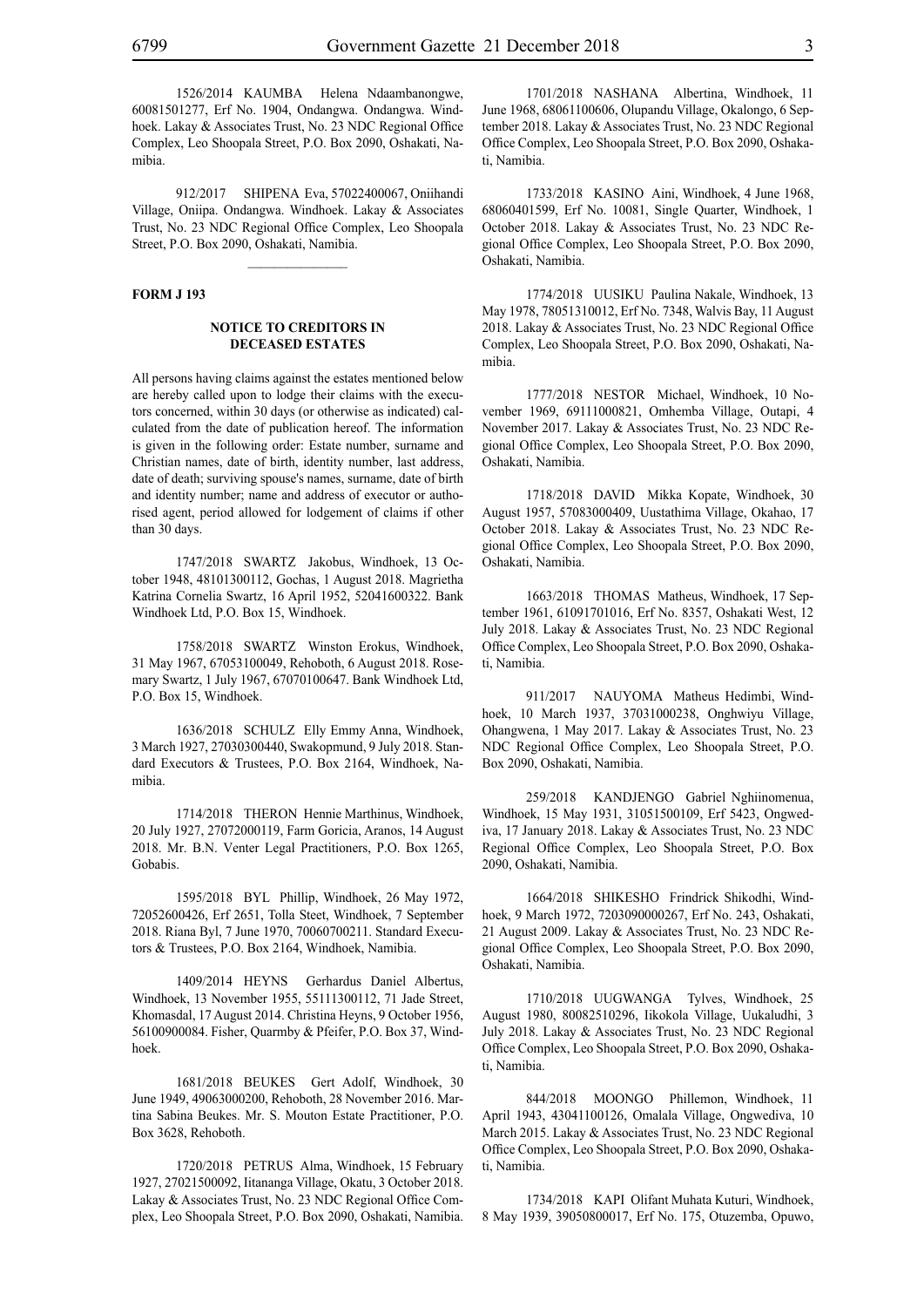24 August 2018. Lakay & Associates Trust, No. 23 NDC Regional Office Complex, Leo Shoopala Street, P.O. Box 2090, Oshakati, Namibia.

1717/2018 AMAKALI Niiye Rauna Ndinomukwathi, Windhoek, 20 September 1981, 81092000054, Iiyale Village, Elim, 27 January 2018. Lakay & Associates Trust, No. 23 NDC Regional Office Complex, Leo Shoopala Street, P.O. Box 2090, Oshakati, Namibia.

1719/2018 HAUFIKU Nestor, Windhoek, 10 September 1964, 64091000967, Ekuku Village, Okatana, 8 September 2018. Lakay & Associates Trust, No. 23 NDC Regional Office Complex, Leo Shoopala Street, P.O. Box 2090, Oshakati, Namibia.

1709/2018 HANDJABA Matheus, Windhoek, 21 February 1947, 47022100174, Ouhongo Village, Engela, 8 October 2018. Lakay & Associates Trust, No. 23 NDC Regional Office Complex, Leo Shoopala Street, P.O. Box 2090, Oshakati, Namibia.

1778/2018 SHIKUKUMWA Hans Daniel, Windhoek, 22 October 1958, 58102200057, Rupara Village, Kavango, 16 February 2018. Lakay & Associates Trust, No. 23 NDC Regional Office Complex, Leo Shoopala Street, P.O. Box 2090, Oshakati, Namibia.

1775/2018 SHIVOLO Fanuel, Windhoek, 7 July 1947, 47070702574, Iikologo Village, Othika, 20 October 2018. Lakay & Associates Trust, No. 23 NDC Regional Office Complex, Leo Shoopala Street, P.O. Box 2090, Oshakati, Namibia.

1721/2018 KADHILA Epafras, Windhoek, 7 July 1958, 58070702362, Onepandaulo Village, Ohangwena, 14 October 2018. Lakay & Associates Trust, No. 23 NDC Regional Office Complex, Leo Shoopala Street, P.O. Box 2090, Oshakati, Namibia.

751/2013 SIYELA Daniel Nghikushi, Windhoek, 25 January 1952, 52012500315, Okaku Village, Outapi, 25 January 2013. Lakay & Associates Trust, No. 23 NDC Regional Office Complex, Leo Shoopala Street, P.O. Box 2090, Oshakati, Namibia.

 $\frac{1}{2}$ 

#### **FORM 4**

#### **LIQUIDATION ACCOUNTS AND PLANS OF DISTRIBUTION OR CONTRIBUTION IN SEQUESTRATED ESTATES OR COMPANIES BEING WOUND UP**

Pursuant to section 77 of the Co-operatives Act, 1996 (as amended) notice is hereby given that the liquidation accounts and plans of distribution or contribution in the estates or companies/cooperatives mentioned below, will lie for inspection of creditors at the offices of the Registrar of Co-operatives, Luther Street, Windhoek and Investment Trust Company (Pty) Ltd .The particulars given are the following order: Name and description of estate/cooperative, description of account, place of account lying for inspection.

W25/17 **Instinct Investments cc** (In Liquidation). First and Final Liquidation and Distribution Account. Office of the Master of the High Court, Windhoek for a period of 14

days as from 21 December 2018. S.H. Steyn, Liquidator. L&B Commercial Services, Private Bag 40781, Ausspannplatz.  $\frac{1}{2}$ 

#### **CASE NO: HC-MD-CIV-ACT-CON-2016/03010 IN THE HIGH COURT OF NAMIBIA (Main Division - Windhoek)**

In the matter between:

**STANDARD BANK NAMIBIA LIMITED** Judgement Creditor/Plaintiff

**HELENA JANETTA** 

and

**JOHN WAGNER** First Judgment Debtor /Defendant

**WAGNER** Second Judgment Debtor/Defendant

#### **NOTICE OF SALE IN EXECUTION**

IN EXECUTION OF COURT ORDER of THE HIGH COURT OF NAMIBIA, given on **22 OCTOBER 2018** in the abovementioned case, a judicial sale by public auction will be held on **25 JANUARY 2019** at **10H00** at ERF 6221, EXTEN-SION NO.22, SWAKOPMUND , of the following:

#### **PROPERTY:**

| <b>CERTAIN:</b> | Erf No. $6221$ (Extension No. 22)<br>Swakopmund                                   |
|-----------------|-----------------------------------------------------------------------------------|
| SITUATED:       | In the Municipality of Swakopmund<br>(Registration Division "G")<br>Erongo Region |
| MEASURING:      | 578 (five hundred seventy eight) square<br>metres                                 |
| <b>HELD BY:</b> | Deed of Transfer No: T5695/2004                                                   |

#### **CONDITIONS OF THE SALE:**

The condition of sale shall be read out loud by the Deputy Sheriff

DATED at WINDHOEK this 6th day of DECEMBER 2018.

ANGULACO. INCORPORATED Legal Practitioner for Judgement Creditor/ **PLAINTIFF** Unit 112 E/F Block C Maerua Park, Centaurus Street WINDHOEK

#### **CASE NO: HC-MD-CIV-ACT-CON-2017/00494 IN THE HIGH COURT OF NAMIBIA (Main Division - Windhoek)**

 $\frac{1}{2}$ 

In the matter between:

**STANDARD BANK**

**NAMIBIA LIMITED** Judgement Creditor/Plaintiff

and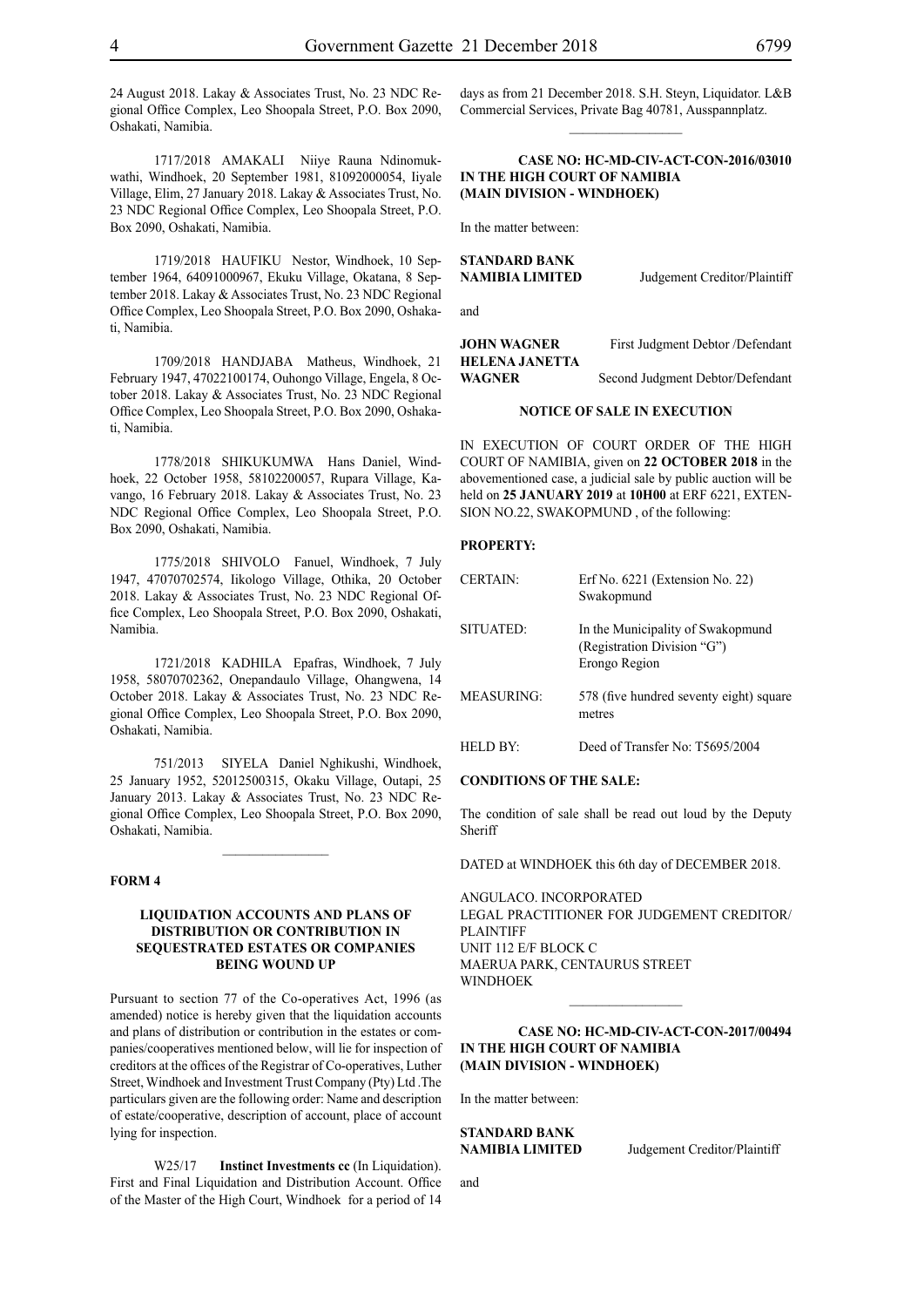#### **BEATRIZ DO CARMO ALMAIM DA FONSECA** Judgment Debtor/Defendant

#### **NOTICE OF SALE IN EXECUTION**

IN EXECUTION OF COURT ORDER of THE HIGH COURT OF NAMIBIA, given on **5 OCTOBER 2018** in the abovementioned case, a judicial sale by public auction will be held on **5 FEBRUARY 2019** at **10H00** at ERF 1271,GOUD-SNIP STREET, HOCHLAND PARK, WINDHOEK, of the following:

#### **PROPERTY:**

CERTAIN: Erf 1271, (A Portion of Erf No.1479), Hochland Park

SITUATED: In the Municipality of Windhoek (Registration Division "K") Khomas Region

MEASURING: 448 (four four eight) square metres

HELD BY: Deed of Transfer No: T1141/2005

#### **CONDITIONS OF SALE:**

The condition of sale shall be read out loud by the Deputy Sheriff

DATED at WINDHOEK THIS 30th day of NOVEMBER 2018.

ANGULACO. INCORPORATED Legal Practitioner for Judgement Creditor/ PLAINTIFF Unit 112 E/F Block C Maerua Park, Centaurus Street **WINDHOEK** 

#### **THE ALIENS ACT, 1937 NOTICE OF INTENTION OF CHANGE OF SURNAME**

I, **popyeni udeinge nakale**, residing at Goreangab, Windhoek and unemployed intend applying to the Minister of Home Affairs for authority under section 9 of the Aliens Act, 1937, to assume the surname **johannes** for the reasons that I want to change my surname its my grandfather's name, therefore I want to use my father's surname which is **JOHANNES**.

I previously bore the name **POPYENI UDEINGE NAKALE.** 

Any person who objects to my assumption of the said surname of **JOHANNES** should as soon as may be lodge his or her objection, in writing, with a statement of his or her reasons therefor, with the Magistrate of Windhoek.

 $\frac{1}{2}$ 

**p. u. nakale windhoek NAMIBIA**

#### **THE ALIENS ACT, 1937 NOTICE OF INTENTION OF CHANGE OF SURNAME**

I, **isai jesaya**, residing at Erf 208, Ombarata Street, Okuryangava and employed as a artisan intend applying to the Minister of Home Affairs for authority under section 9 of the Aliens Act, 1937, to assume the surname **NGENDJO** for the reasons that **JESAYA** is my father's first name, now I want to use his surname is is **NGENDJO**.

I previously bore the name **isai jesaya.**

Any person who objects to my assumption of the said surname of **NGENDJO** should as soon as may be lodge his or her objection, in writing, with a statement of his or her reasons therefor, with the Magistrate of Windhoek.

**i. jesaya windhoek NAMIBIA**

#### **THE ALIENS ACT, 1937 NOTICE OF INTENTION OF CHANGE OF SURNAME**

 $\frac{1}{2}$ 

I, **iilonga wilbard**, residing at Ogongo, Omaandi and unemployed intend applying to the Minister of Home Affairs for authority under section 9 of the Aliens Act, 1937, to assume the surname **UUPINDI** for the reasons that it is my father's surname and I would like to use the surname **UUPINDI** instead of **Wilbard**.

I previously bore the name **iilonga wilbard.**

Any person who objects to my assumption of the said surname of **UUPINDI** should as soon as may be lodge his or her objection, in writing, with a statement of his or her reasons therefor, with the Magistrate of Windhoek.

**i. wilbard omaandi NAMIBIA**

#### **THE ALIENS ACT, 1937 NOTICE OF INTENTION OF CHANGE OF SURNAME**

 $\frac{1}{2}$ 

I, **robert haikela JONAS**, residing at Ohanda House 10, Namport Street, Kuisebmond Walvis Bay and employed as a seaman at Merkus Fishing Company intend applying to the Minister of Home Affairs for authority under section 9 of the Aliens Act, 1937, to assume the surname **lishako** for the reasons to assume the surname **LISHAKO**.

I previously bore the name **robert haikela JONAS.**

Any person who objects to my assumption of the said surname of **LISHAKO** should as soon as may be lodge his or her objection, in writing, with a statement of his or her reasons therefor, with the Magistrate of Windhoek.

**r. h. JONAS walvis bay NAMIBIA**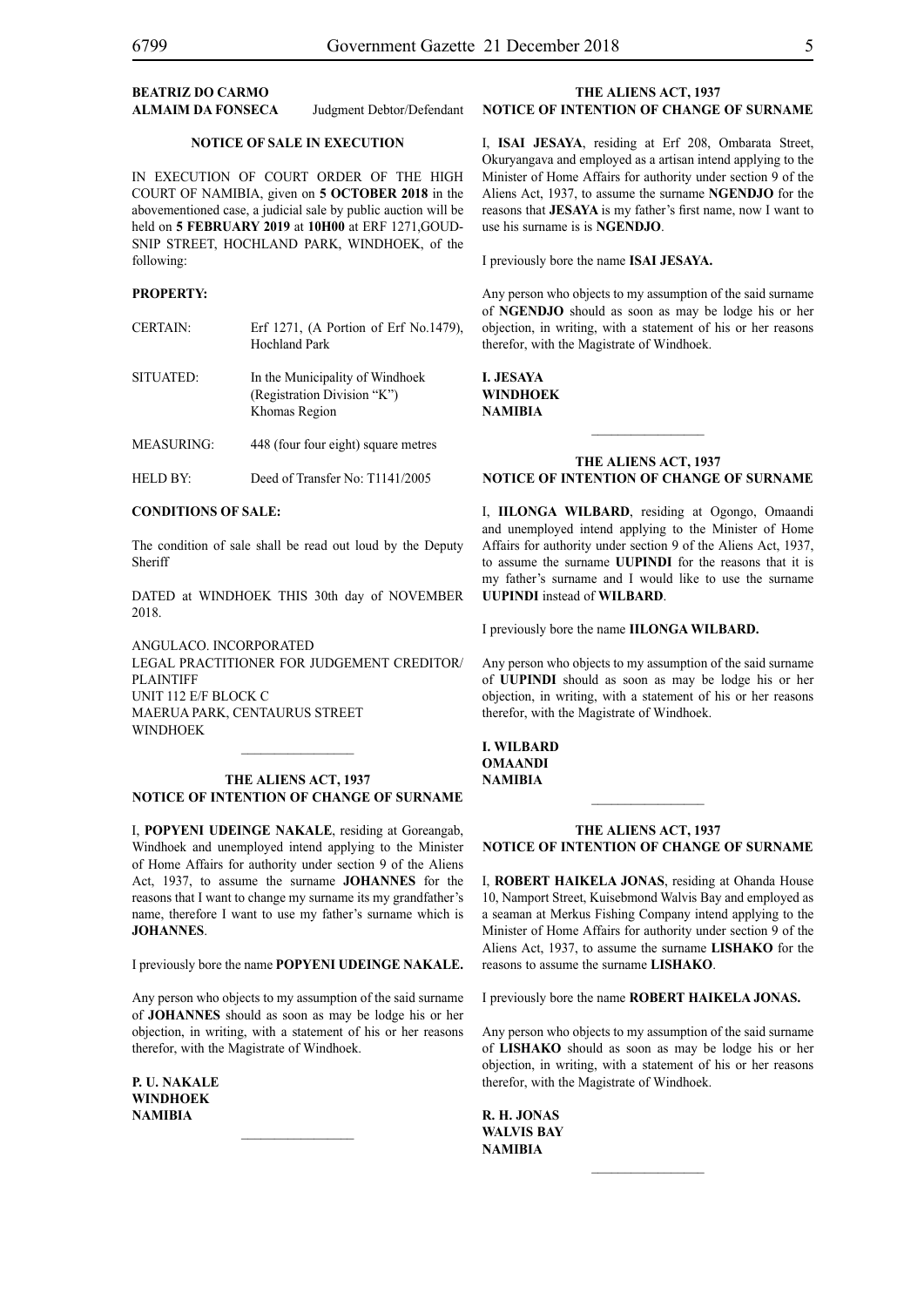#### **THE ALIENS ACT, 1937 NOTICE OF INTENTION OF CHANGE OF SURNAME**

I, **medusalem shondy tadeus**, residing at Erf 165, Ongwari Street, Okuryangava, Windhoek and a studend intend applying to the Minister of Home Affairs for authority under section 9 of the Aliens Act, 1937, to assume the surname **HAMWELE** for the reasons my documents are not corresponding with each other, on my birth certificate my father's first name (**TADEUS**) is used as my surname while at school I am using **HAMWELE** as a surname which is my father's surname, therefore my documents are not the same.

I previously bore the name **medusalem shondy tadeus.**

Any person who objects to my assumption of the said surname of **HAMWELE** should as soon as may be lodge his or her objection, in writing, with a statement of his or her reasons therefor, with the Magistrate of Windhoek.

**m. s. tadeus windhoek NAMIBIA**

#### **THE ALIENS ACT, 1937 NOTICE OF INTENTION OF CHANGE OF SURNAME**

I, **ELIZABETH NDILOKELWA JONAS**, residing at Ohanda House 10, Namport Street, Kuisebmond Walvis Bay and employed as a seaman at Merkus Fishing Company intend applying to the Minister of Home Affairs for authority under section 9 of the Aliens Act, 1937, to assume the surname **lishako** for the reasons to assume the surname **LISHAKO**.

I previously bore the name **ELIZABETH NDILOKELWA JONAS.**

Any person who objects to my assumption of the said surname of **LISHAKO** should as soon as may be lodge his or her objection, in writing, with a statement of his or her reasons therefor, with the Magistrate of Windhoek.

**E. N. JONAS walvis bay NAMIBIA**

#### **THE ALIENS ACT, 1937 NOTICE OF INTENTION OF CHANGE OF SURNAME**

 $\frac{1}{2}$ 

I, **ALOYSIA KASHIVI KASUMBI**, residing at Erf 8, Omuvapu Street, One Nation and a student intend applying to the Minister of Home Affairs for authority under section 9 of the Aliens Act, 1937, to assume the surname **SHINGUNGU**  for the reasons that the surname which appears on my full birth certificate is not correct, therefore the corect surname is **SHINGUNGU**.

I previously bore the name **ALOYSIA KASHIVI KASUMBI.**

Any person who objects to my assumption of the said surname of **SHINGUNGU** should as soon as may be lodge his or her objection, in writing, with a statement of his or her reasons therefor, with the Magistrate of Windhoek.

#### **A. K. KASUMBI NAMIBIA**

#### **THE ALIENS ACT, 1937 NOTICE OF INTENTION OF CHANGE OF SURNAME**

I, **kaino dapewamagano iipito**, residing at Okapya, Ondangwa and employed as a teacher intend applying to the Minister of Home Affairs for authority under section 9 of the Aliens Act, 1937, to assume the surname **IIPITO-SAMUEL**  for the reasons that my surname can be combined with my husband's surname and become **IIPITO-SAMUEL**.

I previously bore the name **kaino dapewa magano iipito.**

Any person who objects to my assumption of the said surname of **IIPITO-SAMUEL** should as soon as may be lodge his or her objection, in writing, with a statement of his or her reasons therefor, with the Magistrate of Windhoek.

**k. d. m. iipito ondangwa NAMIBIA**

#### **THE ALIENS ACT, 1937 NOTICE OF INTENTION OF CHANGE OF SURNAME**

 $\frac{1}{2}$ 

I, **junias venwawa SHINANGOLO**, residing at Erf 140, Ongava Street, Okuryangava and employed at Nakara Company intend applying to the Minister of Home Affairs for authority under section 9 of the Aliens Act, 1937, to assume the surname **shinangolo** for the reasons **SHITUMBULENI LOIDE** should be changed to **SHINANGOLO** because **SHITUMBULENI** is not a biological father's surname, therefor it must be changed to **SHINANGOLO**, biological father's surname.

I previously bore the name **junias venwawa SHINANGOLO.**

I intend also applying for authority to change the surname of my minor child **LOIDE MEEKE SHITUMBULENI** to **LOIDE MEEKE SHINANGOLO.**

Any person who objects to my assumption of the said surname of **SHINANGOLO** should as soon as may be lodge his or her objection, in writing, with a statement of his or her reasons therefor, with the Magistrate of Windhoek.

**j. v. SHINANGOLO windhoek NAMIBIA**

#### **THE ALIENS ACT, 1937 NOTICE OF INTENTION OF CHANGE OF SURNAME**

 $\frac{1}{2}$ 

I, **Evangeline Ndahala-OVANHU johannes**, residing at Uuhdamo, Eenhana and unemployed intend applying to the Minister of Home Affairs for authority under section 9 of the Aliens Act, 1937, to assume the surname **SHIHEPO** for the reasons I want to use my father's surname